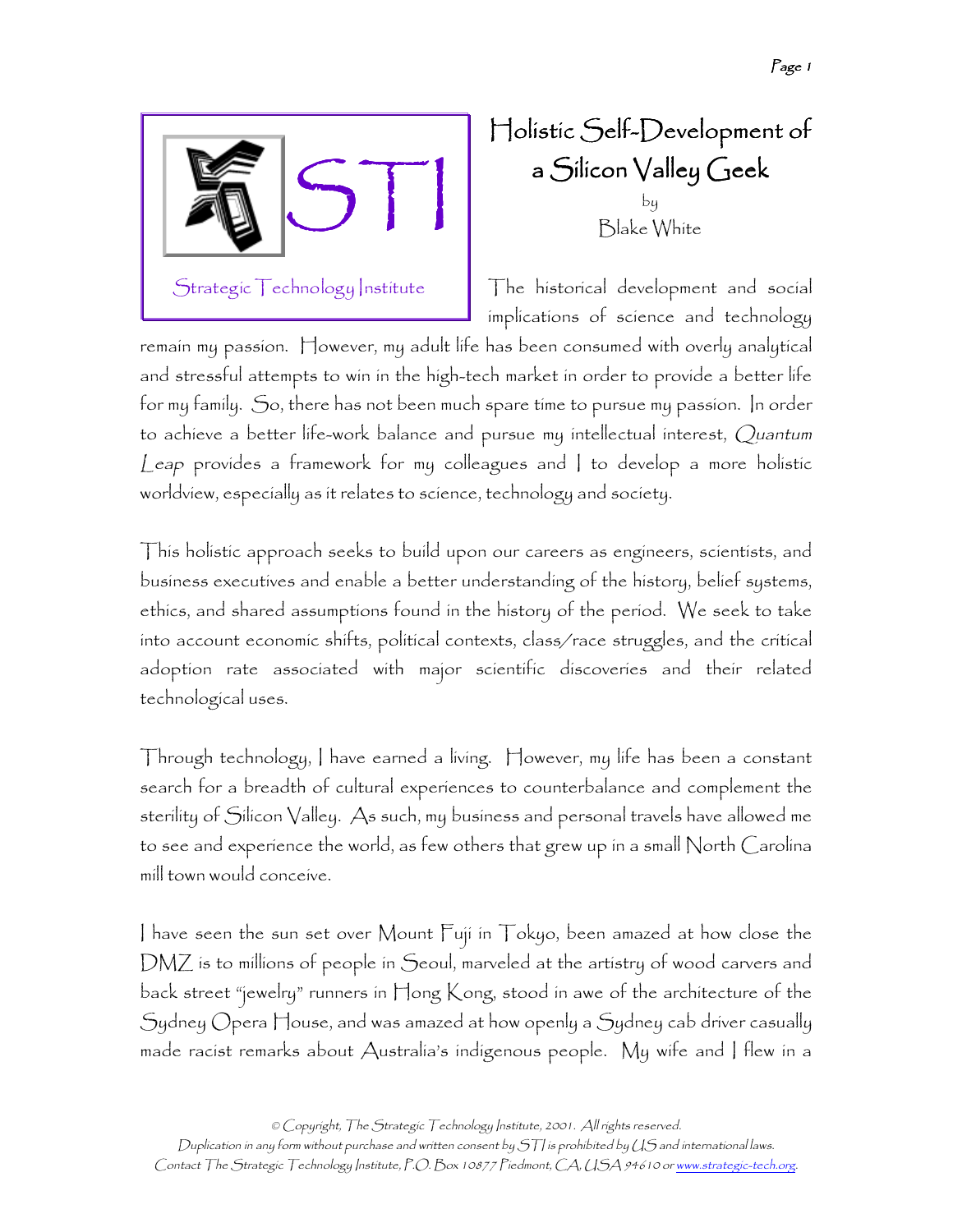helicopter to the top of a Hawaiian volcano and then under a rain forest's waterfall. We experienced brutally freezing temperatures on a glacier outside Banff, drove through the majestic Alps on the Napoleon Highway, and bathed in the warmth of the Caribbean people. I sat with those with great wealth in Monaco and saw firsthand the gulf between the misery of the poor in Mexico City and indulgences of their elite counterparts. History has come alive and my perspective has been broadened by walking the tower steps of Notre Dame, being outraged at the grave robbers who, in the name of science, transported so much Egyptian art and even mummies to the Louvre. While staring at the clothes and weapons in the lower levels of Westminster Abbey, for the first time, I really understood just how long the British Royal family has been in power. I have enjoyed standing by the Fjord in Norway where Vikings once sailed. I struggled to understand the dichotomy between the conservative Dutch who are equally comfortable with a multiethnic population, public drug dealing, legal prostitution, and euthanasia. I felt a chill as I landed at the same Berlin airstrip that I saw in newsreels of Adolf Hitler. I was struck by how I could simultaneously feel reverence and horror in my every nerve, as I stood in Nelson Mandela's prison cell on Robben Island. These have been wonderful life experiences rare to most of the world.

My work has allowed me to advise business and world leaders, such as John Sculley at Apple, Ed McCracken at SGI, Senator Gary Hart of Colorado, the late Secretary of Commerce Ron Brown, and Vice President Al Gore's staff. I have met President Jerry Rawlings of Ghana, former California Governors Jerry Brown and Pete Wilson, Jessie Jackson, Qwame Turre (Stokely Carmichael), presented controversial recommendations on the uses of technology in public education to the Congressional Black Caucus, and twice hosted a delegation of the British Counsel General and his trade ministers.

I have seen the superficiality of the image industry at the Cannes Film Festival, was honored to share with my daughter a preview of the re-release of Star Wars in George Lucas' private theater, was treated to a preview of Michael Jackson's unreleased  $H$ *istory* CD by the artist himself in his private  $\Box A$  studio, and attended

Duplication in any form without purchase and written consent by STI is prohibited by US and international laws. Contact The Strategic Technology Institute, P.O. Box 10877 Piedmont, CA, USA 94610 or www.strategic-tech.org.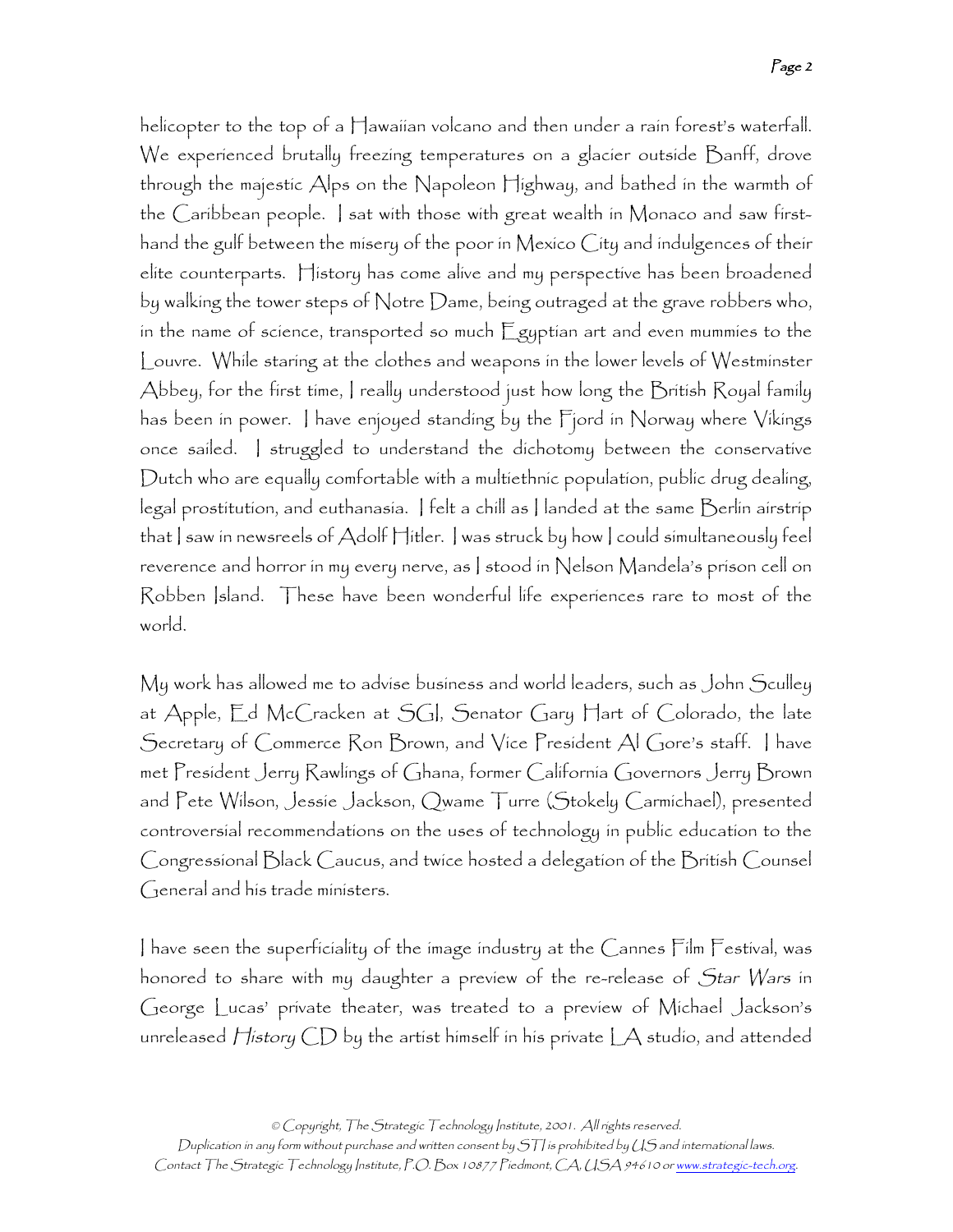the opening of the only  $US$  movie studio owned by African Americans –  $Tim$  and Daphne Reid's New Millennium Studio in Richmond Virginia. Along the way, my wife and I have had the pleasure of witnessing giants in the arts, such as Ella Fitzgerald, Cab Calloway and Miles Davis. We saw ourselves change from fans to critics of Joan Miro as we examined a more extensive body of his work.

This is not bad for a kid from the other side of the tracks, whose mother and father had constrained opportunities of the segregated Jim Crow South. The same kid who cowered under the window sill as the Ku Klux Klan burned a cross on the neighbor's lawn and shot bullets through their windows has experienced and influenced more of the world than those small-town extremists will ever know.

Along this fascinating journey, I have seen life's grim inequities and its glorious potential. Likewise, I have seen technology – that is always devoted to a specific aim – amplify inequities while making the impossible possible.

While the quickening pace of scientific knowledge and its direct (and sometimes consequential) impact have fascinated me since I followed the Gemini and Apollo missions in my youth. My adult career as an engineer and my community activism reinforced a belief that, though science can be neutral, technology is never neutral.

Since technology is the use of scientific knowledge toward a defined set of goals, it always has social implications. In the profit-oriented zero sum game of global capitalism, the winners often use technology to redefine the rules of society in their favor. We have seen  $19^{th}$  and  $20^{th}$  century industrialists redefine wealth and power according to the ownership of machines and the means of production. Today, we are in the throes of an economy that defines success by the ownership and control of information and the tools that access and exploit abstract representations of knowledge. The losers suffer either profound dislocations, an increasing economic gap with its subsequent competitive disadvantages, or at best they become the employees or servants of the new ruling class. Witness the industrial age that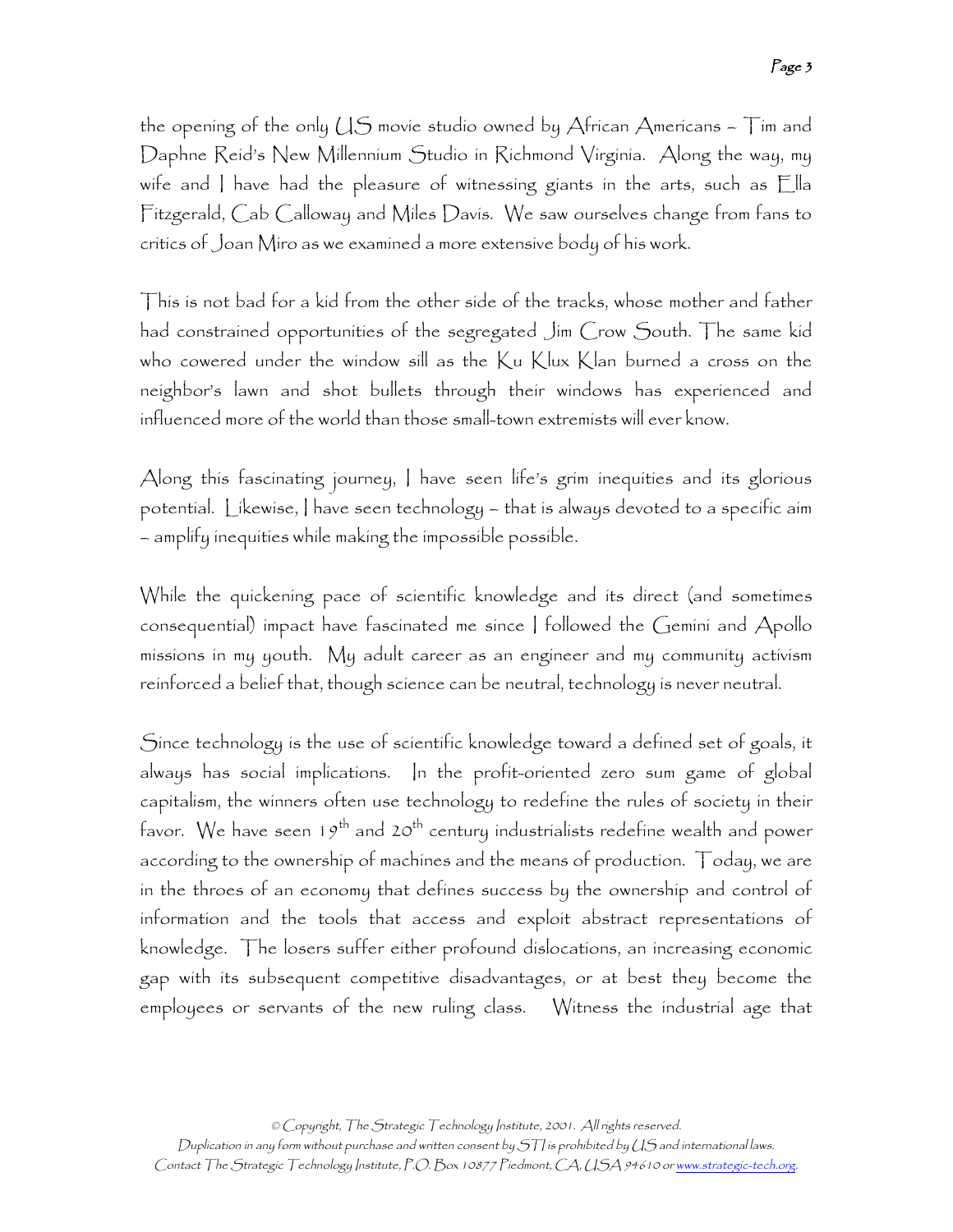attracted or forced waves of agricultural workers to abandon the fields in favor of centralized factories and witness again today's debates on the "Digital Divide."

Even beyond the market-oriented implications of technology, there have historically been tension, and sometimes persecution, between the discoverers of knowledge and the high priests of the dominant belief system. The burning of the Library of Alexandria by church-directed Crusaders, the inquisition of Galileo, the Scopes Evolution trial, railings against  $NASA$  by rural and inner city evangelists in the '60s and '70s, and the furor of the Evangelical Christians and devout Catholics over the knowledge and practice of birth control, are only samples of a long history of suspicion and fear between the religious and scientific communities.

The nature of this tension goes beyond the mere challenge of paradigms. While scientific knowledge can be a challenge to the paradigm, the real threat is based on the potential use of knowledge via technology to undermine and unseat the center of power. That is why the paradigm holders are often the first to co-opt the new technology for their own use. For example, reading and writing were once restricted to royal scribes, high priests and Medieval monks. Today, successful radio and television evangelists ironically rail against the same "evil media" that is "corrupting our youth." New technologies for the masses seem to be evil, until they are adopted by the powerful for their own purposes.

In either case – markets or faith – if anyone is to be adversely impacted by a new technology, it is generally the poor, the powerless, and those of color.

Through the intellectual stimulation of like minds at the Strategic Technology Institute, I hope to use these life experiences and my observations of the lives of others to understand the duality of existence and create a more holistic "end" to the technological "means" that so often dominate life. At a minimum, I will enter the next stage of my life as well rounded, socially aware, and culturally sensitive.